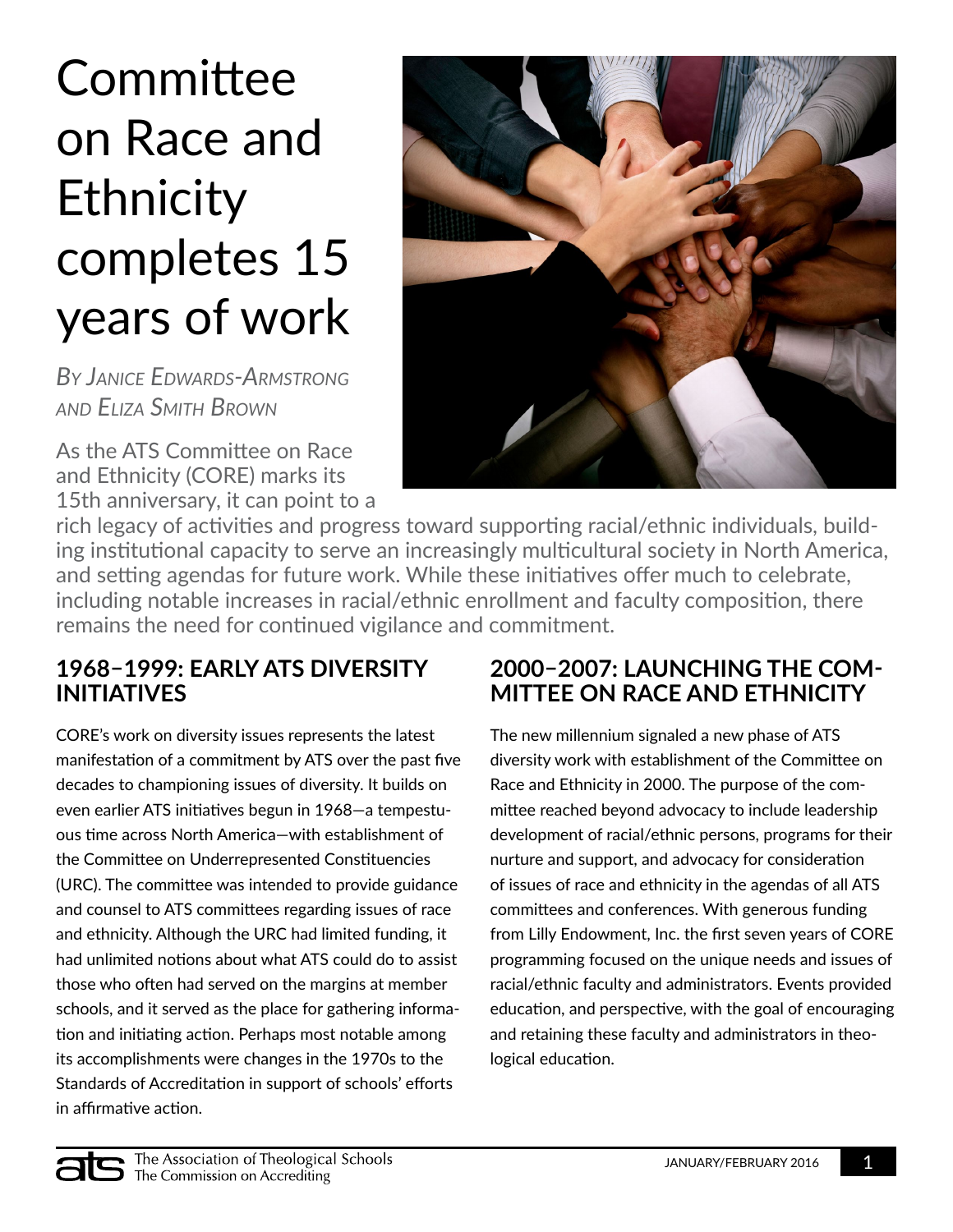## **Highlights of 2000–2007 accomplishments**

- At least 12 gatherings that brought together more than 500 participants to share experiences and learnings and to make recommendations for continued ATS work on behalf of racial/ethnic constituencies and the schools that serve them
- Creation of the Diversity Folio, a compilation of resources with many voices and perspectives including essays, faculty profiles, statistics on race and ethnicity in member schools, case studies, and "do and don't" sheets, covering issues such as tenure, hospitality, isolation, hiring, and curricular revision
- Continued routine inclusion of racial/ethnic individuals on evaluation committees assembled by the Commission on Accrediting
- Racial/ethnic representation on all boards and committees of the Association and the Commission
- A 10.9% increase over seven years in racial/ethnic enrollment to 33.6% (12.5% African American, 7.8% Asian/Asian American, 4.7% Hispanic, .4% Native American, 8.2% Visa)
- A 23.8% increase over seven years in racial/ethnic faculty to 16.1% (6.4% African American, 5.1% Asian/Asian American, 3.4% Hispanic, .2% Native American, .1% Multiracial, .9% Visa)

#### **2007–2014: A shift in focus to building institutional capacity**

The next seven years of CORE work refocused on building institutional skill and capacity related to racial/ethnic faculty and administrators. Based on the findings of a peer review, programming was developed to prepare schools, their graduates, and the communities they will serve for an impending demographic shift: By 2040, racial/ethnic persons will constitute the majority of the North American population.

### **Highlights of 2007–2014 accomplishments**

- Seven conferences, each one targeting a specific population and/or institution within theological education, gathering more than 350 participants
- A comprehensive peer evaluation of CORE programming
- Preparing for 2040: Intensive two-year engagements with 67 schools to develop Diversity Strategic Plans for enhancing institutional capacity to educate graduates for ministry in multicultural contexts
- Major revision by the ATS membership of the Standards of Accreditation in 2010–2012 to promote diversity and increase access for underserved populations
- Adoption by the ATS membership in 2010 of the Striving for Culturally Competent School Communities Policy Guideline to replace policies dating to 1976
- An additional 16.7% increase in racial/ethnic enrollment to 39.2% (13.9% African American, 8.5% Asian/Asian American, 6.3% Hispanic, .5% Native American, 10% Visa), representing a 29% increase over 15 years

• An additional 24.8% increase in racial/ethnic faculty

to 20.1% (7.7% African American, 7% Asian/Asian American, 4.1% Hispanic, .8% Visa, .5% Multiracial, .1% Native American), representing a 55% increase over 15 years



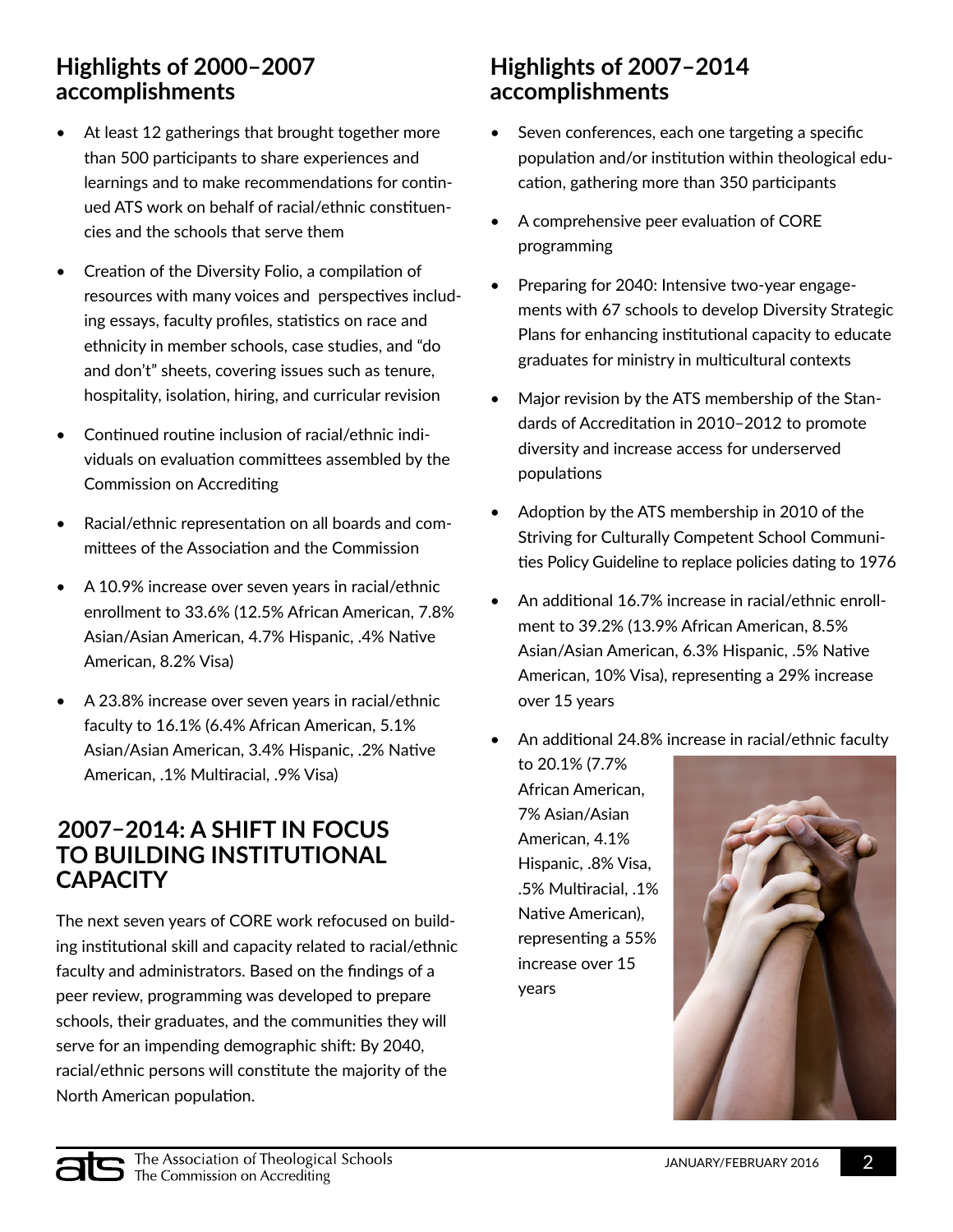#### *"Race and ethnicity have become more explicit talking points among faculty."*

*"Faculty are more aware of racial/ethnic students and their contexts."*

*"Our trustees have become more aware and more engaged with racial/ethnic diversity across the institution."*

*"We have enacted a complete change of the entire curriculum to incorporate preparation for the artistry of crosscultural and multiracial leadership as a core dimension of ministerial excellence."*

*"The establishment of clear goals and a specific plan with measurable outcomes was the most significant. These drove faculty and administrative discussions and resulted in lasting change . . . "*

*"Conversations about race are absolutely crucial as we move forward in a "multicultural, multi-racial" Canada. I am convinced that the conversations are still too muted, too difficult for most to grasp, but are needed if we are to prepare students to engage the culture around us in meaningful ways."*

—comments from survey participants

## **2014–2015: Research**

ATS paused its programing in 2014–2015 to conduct a major evaluation of work in this area and plan for future efforts. The evaluation included a major survey of all the persons who had participated in the 14 years of programming, a consultation with current members of the Committee on Race and Ethnicity and selected consultants, a conference of persons who had participated in the programming during previous years to review the survey results and consider next steps in this program area, and a conference of current racial/ethnic senior students and recent graduates to reflect on the survey results, their experience in theological education, and their perceptions of the adequacy of their education for the contexts in which they will serve or have recently begun to serve.

## **Next steps**

Looking ahead, the Committee on Race and Ethnicity will continue its work as a central component of the ATS Leadership Education curriculum, following several avenues:

- The annual gathering of African American CEOs and CAOs
- Resources to help schools define and measure "success" in addressing issues of race and ethnicity
- A series of scholarly articles on diversity issues published in *Theological Education*
- A series of online resources identifying best practices and practical advice on issues such as identifying, employing, and retaining racial/ethnic faculty and administrators; strategic diversity planning and implementation; institutional support and effective educational strategies for racial/ethnic students; and patterns of institutional connection with racial/ ethnic communities in a school's own neighborhood